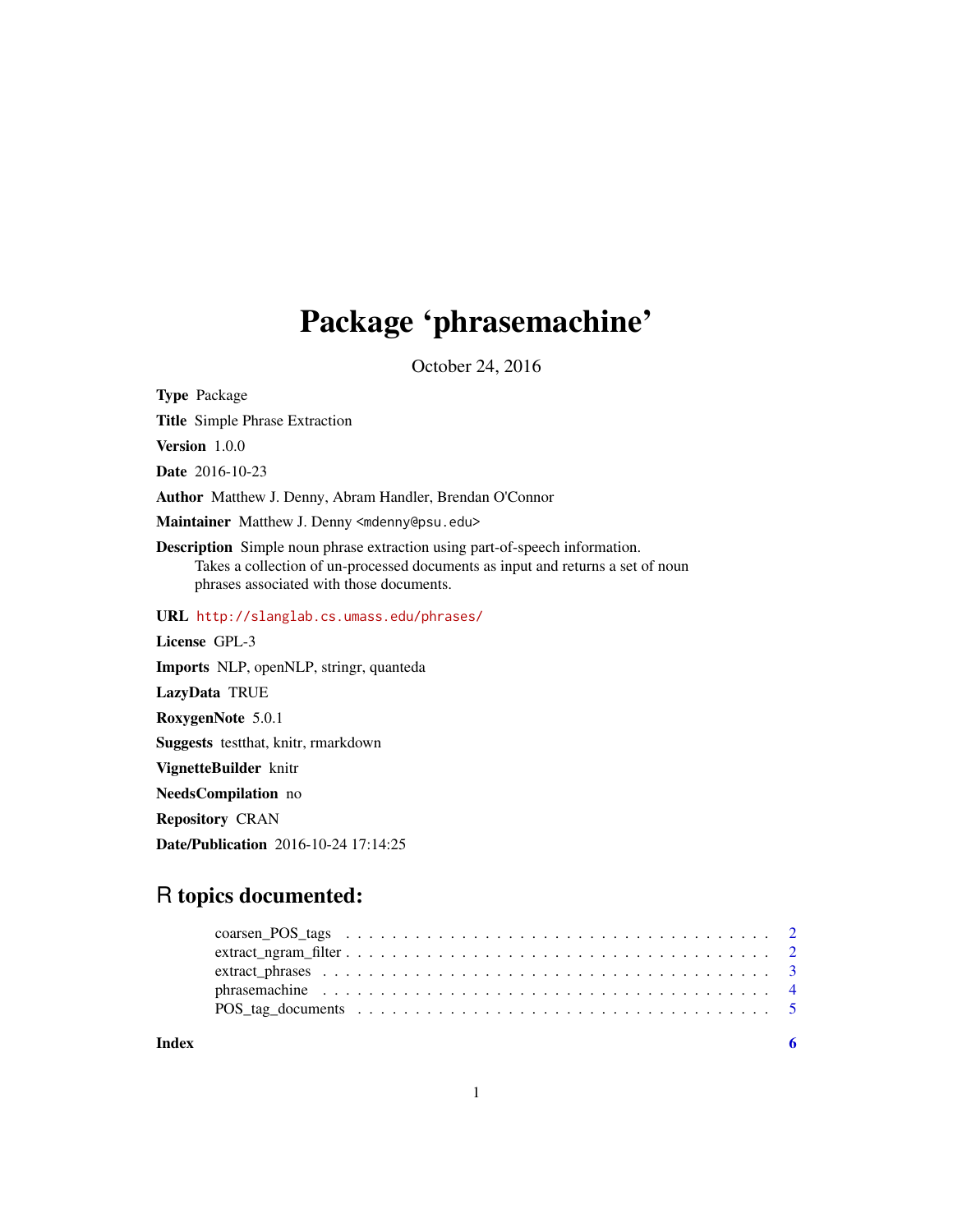<span id="page-1-0"></span>coarsen\_POS\_tags *Coarsen POS tags*

#### Description

Coarsens PTB or Petrov/Gimpel coarse tags into one of five categories:  $'A' =$  adjective,  $'D' =$ determiner, 'P' = preposition, 'N' = common/proper noun, 'O' = all else

#### Usage

```
coarsen_POS_tags(tag_vector)
```
#### Arguments

tag\_vector A vector of POS tags.

#### Value

A vector of coarse tags.

#### Examples

```
pos_tags <- c("VB", "JJ", "NN", "NN")
coarsen_POS_tags(pos_tags)
```
extract\_ngram\_filter *Extract phrase spans*

#### Description

Takes a sequences of POS tags and a regex and returns spans which match regex.

#### Usage

```
extract_ngram_filter(pos_tags, regex, maximum_ngram_length,
 minimum_ngram_length)
```
#### Arguments

| pos_tags             | A character vector of Penn TreeBank or Petrov/Gimpel style tags. |
|----------------------|------------------------------------------------------------------|
| regex                | The regular expression used to find phrases.                     |
| maximum_ngram_length |                                                                  |
|                      | The maximum length phrases returned.                             |
| minimum_ngram_length |                                                                  |
|                      | The minimum length phrases returned.                             |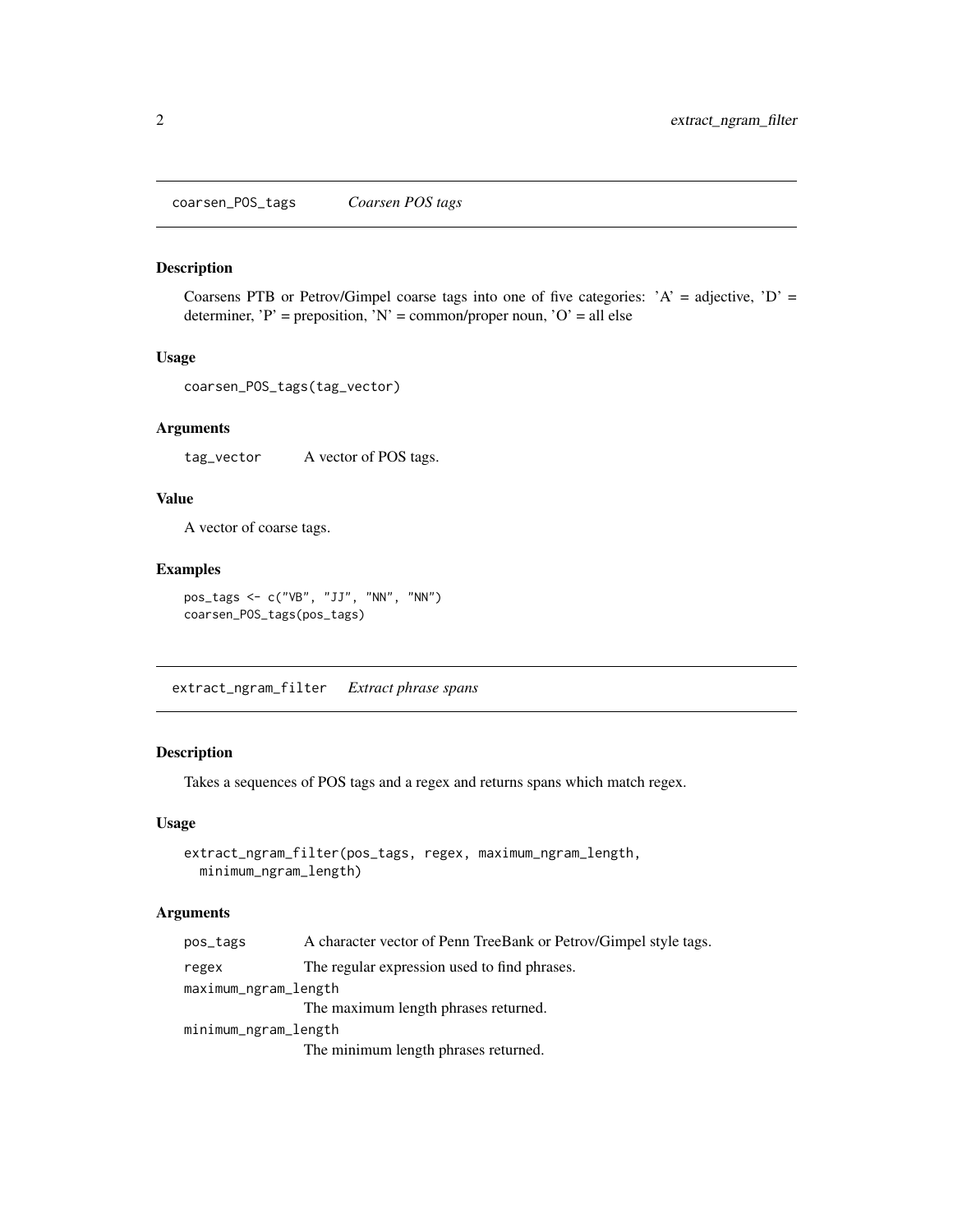#### <span id="page-2-0"></span>extract\_phrases 3

#### Value

A numeric matrix with two columns and rows equal to number of spans matched. First column is span start, second is span end.

#### Examples

```
pos_tags <- c("VB", "JJ", "NN", "NN")
spans <- extract_ngram_filter(pos_tags,
                               regex = " (A|N) * N (PD * (A|N) * N) *",maximum_ngram_length = 8,
                               minimum_ngram_length = 1)
```
extract\_phrases *Extract Phrases*

#### Description

Extracts phrases from a list of POS tagged document using the "FilterFSA" method in Handler et al. 2016.

#### Usage

```
extract_phrases(POS_tagged_documents, regex = "(A|N)*N(PD*(A|N)*N)*",
 maximum_ngram_length = 8, minimum_ngram = 2,
  return_phrase_vectors = TRUE, return_tag_sequences = FALSE)
```
#### Arguments

| POS_tagged_documents  |                                                                                                                                                                                                                      |
|-----------------------|----------------------------------------------------------------------------------------------------------------------------------------------------------------------------------------------------------------------|
|                       | A list object of the form produced by the 'POS_tag_documents()' function, with<br>either Penn TreeBank or Petrov/Gimpel style tags.                                                                                  |
| regex                 | The regular expression used to find phrases. Defaults to "(AlN)*N(PD*(AlN)*N)*",<br>the "SimpleNP" grammar in Handler et al. 2016.                                                                                   |
| maximum_ngram_length  |                                                                                                                                                                                                                      |
|                       | The maximum length phrases returned. Defaults to 8. Increasing this number<br>can greatly increase runtime.                                                                                                          |
| minimum_ngram_length  |                                                                                                                                                                                                                      |
|                       | The minimum length phrases returned. Defaults to 2. Can be increased to re-<br>move shorter phrases, or decreased to include unigrams.                                                                               |
| return_phrase_vectors |                                                                                                                                                                                                                      |
|                       | Logical indicating whether a list of phrase vectors (with each entry contain<br>a vector of phrases in one document) should be returned, or whether phrases<br>should combined into a single space separated string. |
| return_tag_sequences  |                                                                                                                                                                                                                      |
|                       | Logical indicating whether tag sequences should be returned along with phrases.<br>Defaults to FALSE.                                                                                                                |
|                       |                                                                                                                                                                                                                      |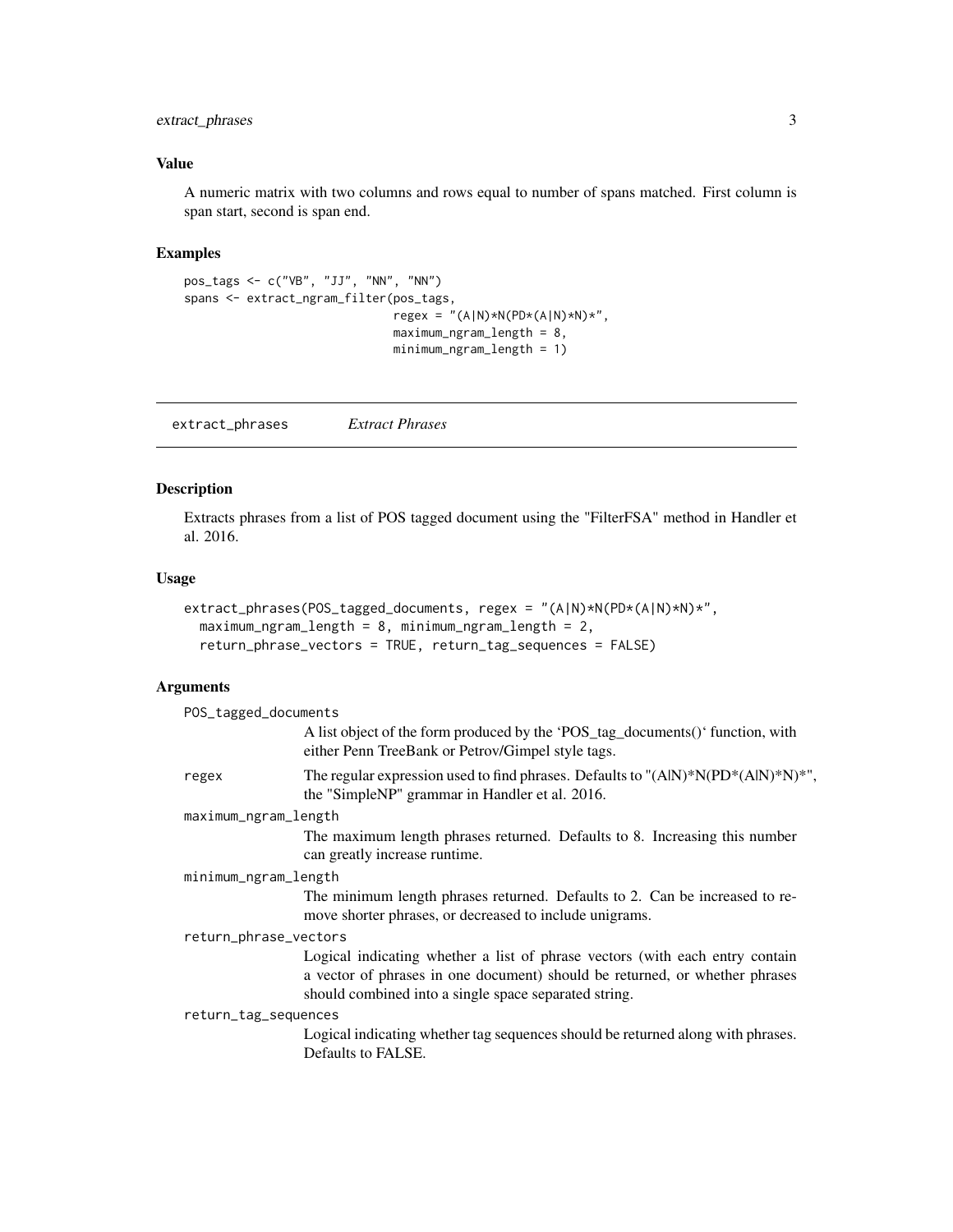#### <span id="page-3-0"></span>Value

A list object.

#### Examples

```
## Not run:
# load data
corp <- quanteda::corpus(quanteda::inaugTexts)
documents <- quanteda::texts(corp)[1:5]
# run tagger
tagged_documents <- POS_tag_documents(documents)
phrases <- extract_phrases(tagged_documents,
                           regex = "(A|N)*N(PD*(A|N)*N)*",
                           maximum_ngram_length = 8,
                           minimum_ngram_length = 1)
## End(Not run)
```
phrasemachine *POS tag and extract phrases from a collection of documents*

#### Description

Extracts phrases from a set of documents using the "FilterFSA" method in Handler et al. 2016.

#### Usage

```
phrasemachine(documents, regex = "(A|N)*N(PD*(A|N)*N)*",
 maximum_ngram_length = 8, minimum_ngram = 2,
 return_phrase_vectors = TRUE, return_tag_sequences = FALSE)
```
#### Arguments

| documents             | A vector of strings (one per document).                                                                                                                                                                              |
|-----------------------|----------------------------------------------------------------------------------------------------------------------------------------------------------------------------------------------------------------------|
| regex                 | The regular expression used to find phrases. Defaults to " $(A N)*N(PD*(A N)*N)*"$ ,<br>the "SimpleNP" grammar in Handler et al. 2016.                                                                               |
| maximum_ngram_length  |                                                                                                                                                                                                                      |
|                       | The maximum length phrases returned. Defaults to 8. Increasing this number<br>can greatly increase runtime.                                                                                                          |
| minimum_ngram_length  |                                                                                                                                                                                                                      |
|                       | The minimum length phrases returned. Defaults to 2. Can be increased to re-<br>move shorter phrases, or decreased to include unigrams.                                                                               |
| return_phrase_vectors |                                                                                                                                                                                                                      |
|                       | Logical indicating whether a list of phrase vectors (with each entry contain<br>a vector of phrases in one document) should be returned, or whether phrases<br>should combined into a single space separated string. |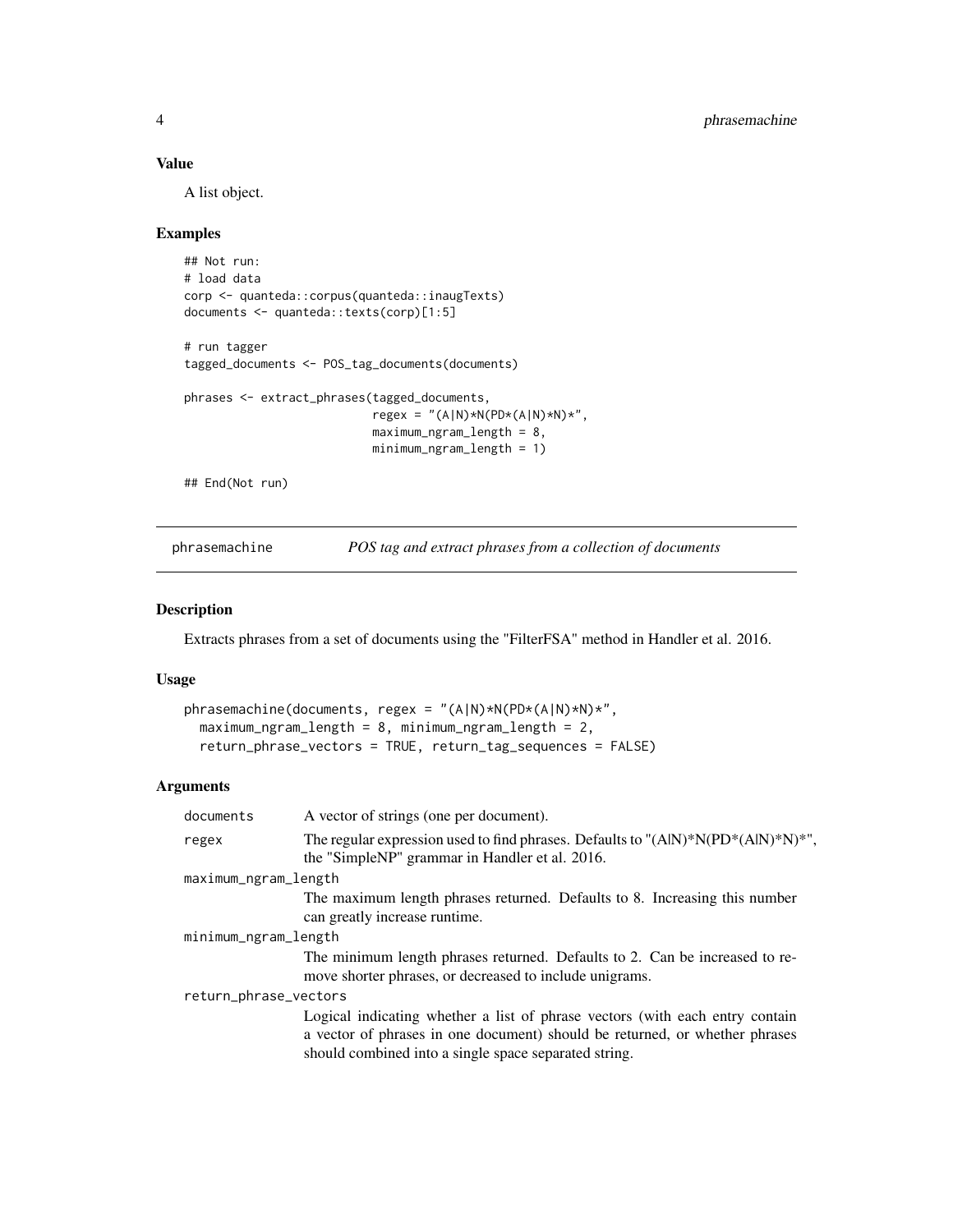#### <span id="page-4-0"></span>POS\_tag\_documents 5

return\_tag\_sequences

Logical indicating whether tag sequences should be returned along with phrases. Defaults to FALSE.

#### Value

A list object.

#### Examples

phrasemachine("Hello there my red good cat.")

POS\_tag\_documents *POS tag documents*

#### Description

Annotates documents (proived as a character vector with one entry per document) with pars-ofspeech (POS) tags using the openNLP POS tagger

#### Usage

```
POS_tag_documents(documents)
```
#### Arguments

documents A vector of strings (one per document).

#### Value

A list object.

#### Examples

```
## Not run:
# load data
corp <- quanteda::corpus(quanteda::inaugTexts)
documents <- quanteda::texts(corp)[1:5]
```

```
# run tagger
tagged_documents <- POS_tag_documents(documents)
```
## End(Not run)